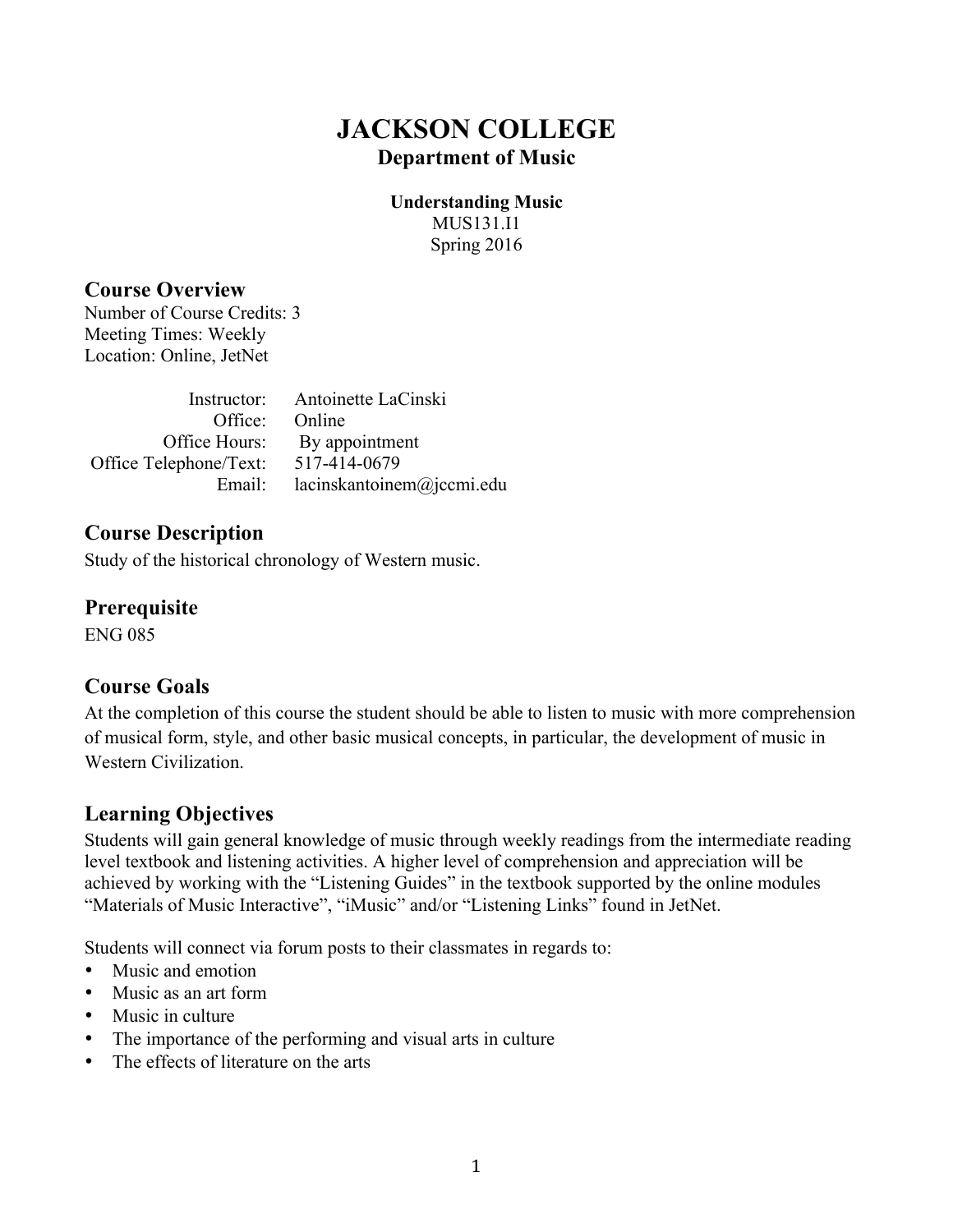The course goals and objectives incorporate specific Associate Degree Outcomes (ADOs) established by the Jackson College Board of Trustees, administration, and faculty. These goals are in concert with fouryear colleges, universities, and reflect input from the professional communities we serve. ADOs guarantee students achieve goals necessary for graduation credit, transferability, and professional skills needed in many certification programs. The ADOs and course objectives addressed in this class include the following:

| ADO 6                 |                                                                                                                                                             |
|-----------------------|-------------------------------------------------------------------------------------------------------------------------------------------------------------|
| Meaning/Understanding | Develops a musical understanding and vocabulary, capable of identifying<br>and knowing musical compositions, acquiring knowledge of basic historic<br>data. |
| <b>Analysis and</b>   | Understands how to recognize and understand musical periods. Uses                                                                                           |
| Interpretation        | discipline-specific language.                                                                                                                               |
| <b>Engagement</b>     | Engages in prompted discussions of the creative contexts within which<br>composers work.                                                                    |
| <b>Evaluation</b>     | Identifies the aesthetic standards used to make critical judgments about                                                                                    |
|                       | music.                                                                                                                                                      |
| Appreciation          | Approaches musical compositions with a combination of resistance and<br>openness, disinterest and interest expressed in discussion or writing.              |

| ADO 10                                                                         |                                                                               |
|--------------------------------------------------------------------------------|-------------------------------------------------------------------------------|
| Knowledge of and regard for groups                                             | Lists kinds of music with which one identifies (gender, race,                 |
| with which one identifies                                                      | creed, ethnicity, class, sexual orientation, age, ability).                   |
| Knowledge of and regard for<br>individuals from groups other than<br>one's own | Articulates similarities to and differences from one's own<br>preferred music |
|                                                                                | Defines musical stereotypes.                                                  |
| Understanding of and regard for                                                | Defines ethnocentrism, oppression and dominant group                          |
| diversity                                                                      | privilege through investigation of jazz music                                 |
| Interaction with individuals from<br>groups other than one's own               | Learns from and about music from non-American cultures                        |

## **Textbook & Additional Resources**

The textbook and "Total Access", an online resource designed by the textbook publisher, are required for this online class.

Textbook:

*The Enjoyment of Music*, twelfth edition, shorter version by Kristine Forney & Joseph Machlis.

"Total Access" code. Basic access is included with a new textbook. If using the ebook, the interactive materials are built-in components of the book. If using a used textbook, a code may be purchased at: https://digital.wwnorton.com/enjmusic12s. The JC bookstore may be able to assist with a code purchase.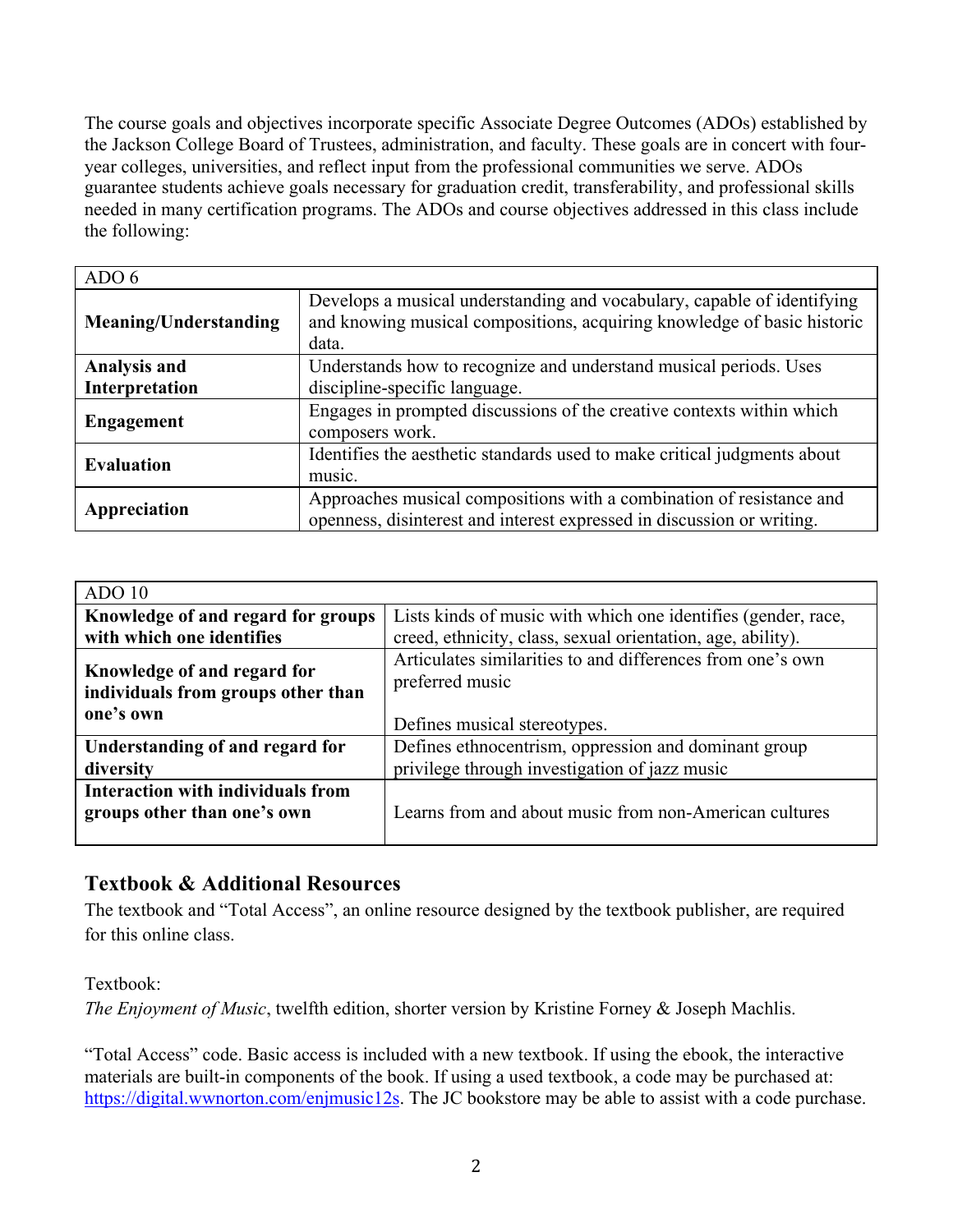#### **Assessment and Measurement**

Grading Scale:

 $100-94 = 4.0$   $93-89 = 3.5$   $88-84 = 3.0$   $83-78 = 2.5$   $77-72 = 2.0$   $71-66 = 1.5$  $65-60 = 1.0$   $59-55 = 0.5$ 

#### **Weighted Category Percentages**: Possible: 100

Individual Reports 40% Participation 25% Diagnostic Quizzes 25% Listening Activities and Quizzes 10%.

#### **Individual Student Reports**: 40%

Reports are due throughout the course. Specific report subjects and due dates are provided in JetNet.

All reports must have a title page formatted as follows:

- o Your name
- o Section (MUS131.I1 Fall 2015)
- o Title of report
- o Works cited including but not limited to:
	- $\blacksquare$  date that you accessed the concert(s)
	- vorking URL of the event(s)
	- APA or MLA format is not expected

Example: Sande Lincoln MUS131.I1 Spring 2016 "Your Choice"

Works Cited: Accessed: May 2, 2015 https://www.youtube.com/watch?v=OvZYhxT5Mf8

Wiki's, such as Wikipedia, are not acceptable academic research sources; therefore, if you site a wiki as your only source or as multiple sources for your research, points will be deducted.

#### **Participation**: 25%

Participation reporting by the instructor is required by JC, which is detailed in the JC Course Catalog. Weekly forum assignments will be used to track your participation. Weekly forum posts and replies are worth 2-4 points.

#### Initial post:

2 points: posted by the date due with meaningful reflection on content specific material.

1 point: posted by the date due with content irreverent to the subject materials specified or a post not posted by the due date.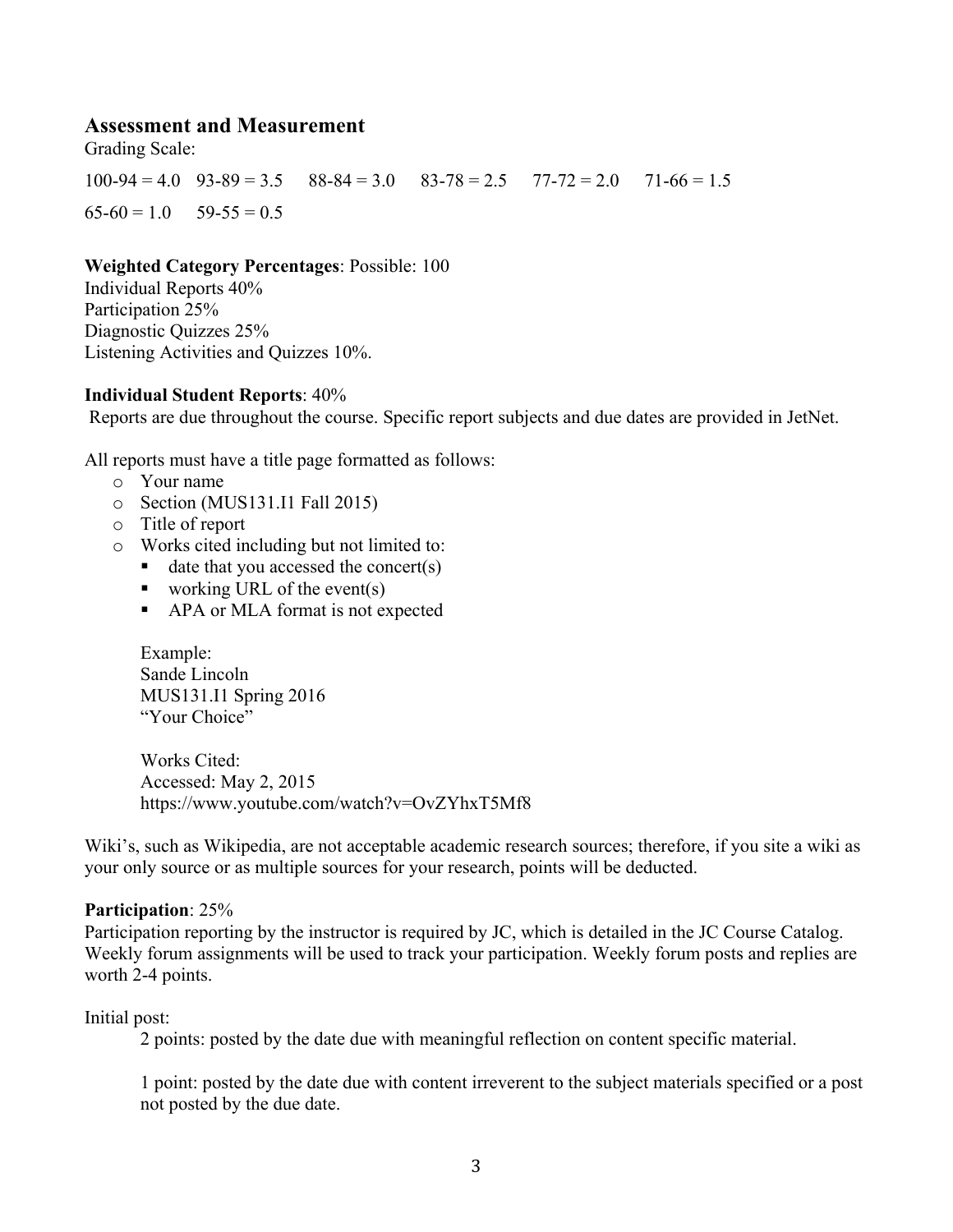Reply post:

2 points: A reply with meaningful reflection on content was made to at least one other initial post within the due date.

1 point: A reply lacking meaningful content made within the due date or a reply not posted by the due date.

#### **Diagnostic Quizzes**: 25%

Diagnostic quizzes are designed to help you master the material. They may be taken as many times as needed and you may use your textbook. All diagnostic quizzes open at the beginning of the term.

### **Listening Activities and Quizzes**: 10%

Listening activities and quizzes develop your ability to recognize musical elements when listening to music. Complete the listening activities and quizzes with reasonable best effort to receive full credit.

## **Academic Honesty Policy**

Plagiarism or cheating will not be tolerated and an immediate "Failure" will be given for an assignment, and in extreme circumstances, the class. The current JC academic policy can be viewed here: http://www.jccmi.edu/policies/Academics/Policies/1004.pdf

## **Course Management**

A course calendar will be provided in JetNet. Test and report due dates are subject to change at the instructors discretion.

Term dates applicable to withdraw or audit may be found at: https://www.jccmi.edu/registration-records/canceled-classes-drops-and-withdrawals/

The JC grading system, as well as, specifics regarding other grades such as incomplete, withdraw or audit may be found at:

https://www.jccmi.edu/registration-records/grading-system/

### **Makeup Policy**

Late work may be considered at the discretion of the instructor with an automatic deduction of eight (8) points. Exceptions will be made based upon a valid absence. Documentation, such as a doctor's note or forwarded email from the JC Solution Center, will ensure that points are not deducted.

### **Instructor Availability**

The instructor is available by email, text or by a scheduled appointment. The instructor allows a 2-24 hour response time for all email, voicemail and text messages. . If you have not received a reply within this time, resend the message. Telephone calls will answered as the instructor is available.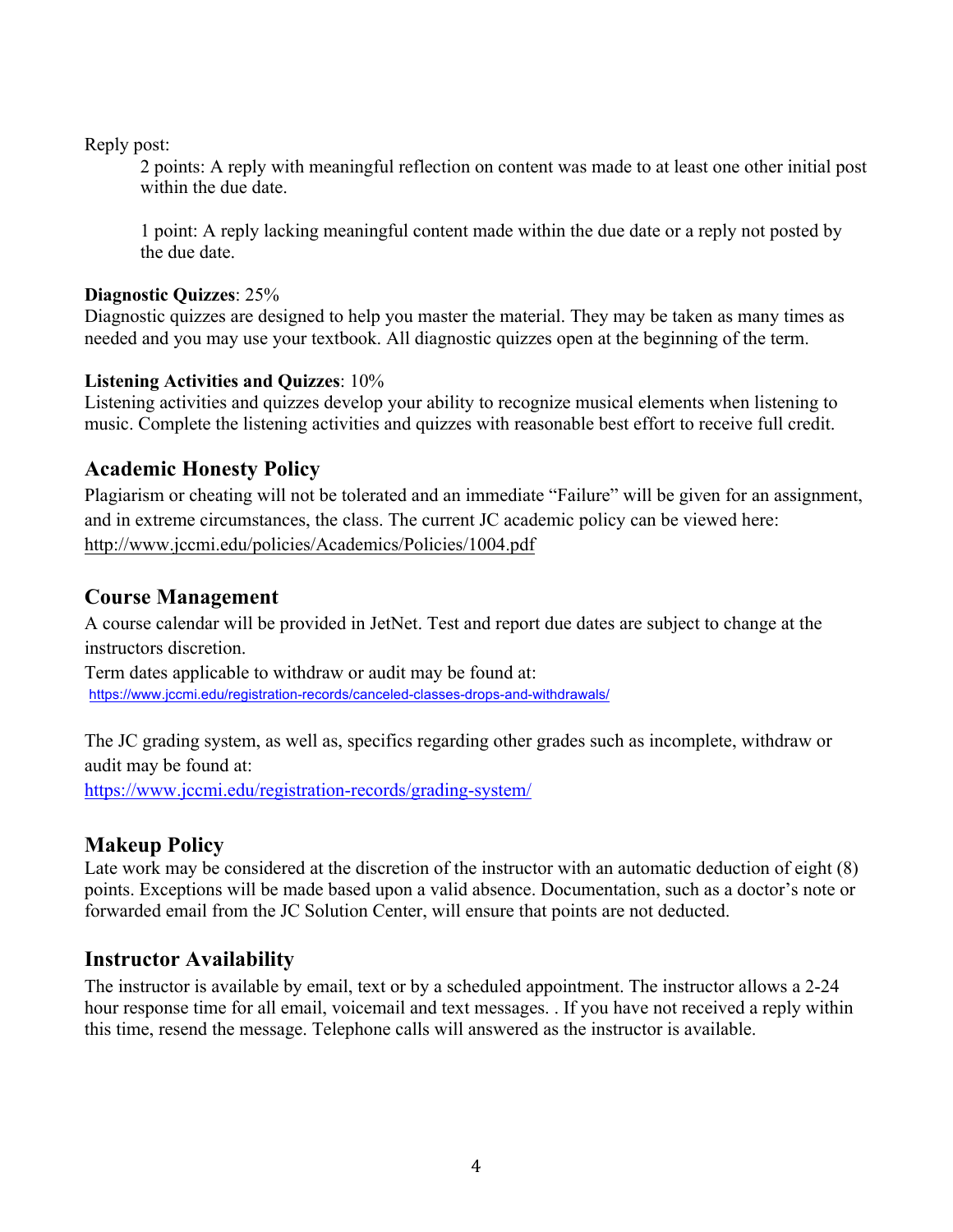## **Student Responsibilities**

- Students should allot a minimum of four to five hours of time per week for this class. A face-to-face class typically meets for three hours per week for classroom instruction time with additional time expected for report and test preparation. Our classroom has the same time standards.
- Ensure that you are able to access your JC assigned email and validate that your correct contact phone number is on file.
- We are members of a scholarly institution, therefore, refrain from using profanity in your written work or during any interactions with the instructor or other students.
- Reasonable best effort is expected at all times.
- All members of the class must be considerate and respectful of each other, especially in the forum.
- Wiki's, such a Wikipedia, may not contain credible, research worthy information. Listing a wiki as the only cited source in your work is not acceptable and points will be deducted from the assignment grade.
- Work is expected on the due date and time as specified by the instructor.

## **Attendance Policy**

The weekly forum assignment is the primary indicator for tracking class attendance. The completion of diagnostic quizzes and reports submissions will also be considered regarding weekly participation**.**

## **Special Circumstances**

Classes are held in accordance to the term calendar found at: https://www.jccmi.edu/academics/academic-calendar/

Possible cancellations may occur due to inclement weather or instructor illness. In the event of inclement weather, closing will be announced on local television and radio stations and on the home page of the college (https://www.jccmi.edu). Time submission allowances based on central campus closings will be made accordingly for the online class.

## **Learner Support**

Jackson College is committed to providing all students the opportunity to achieve academic success by providing a variety of support services free of charge students. Resources may be accessed here: https://www.jccmi.edu/center-for-student-success/ https://www.jccmi.edu/student-services/